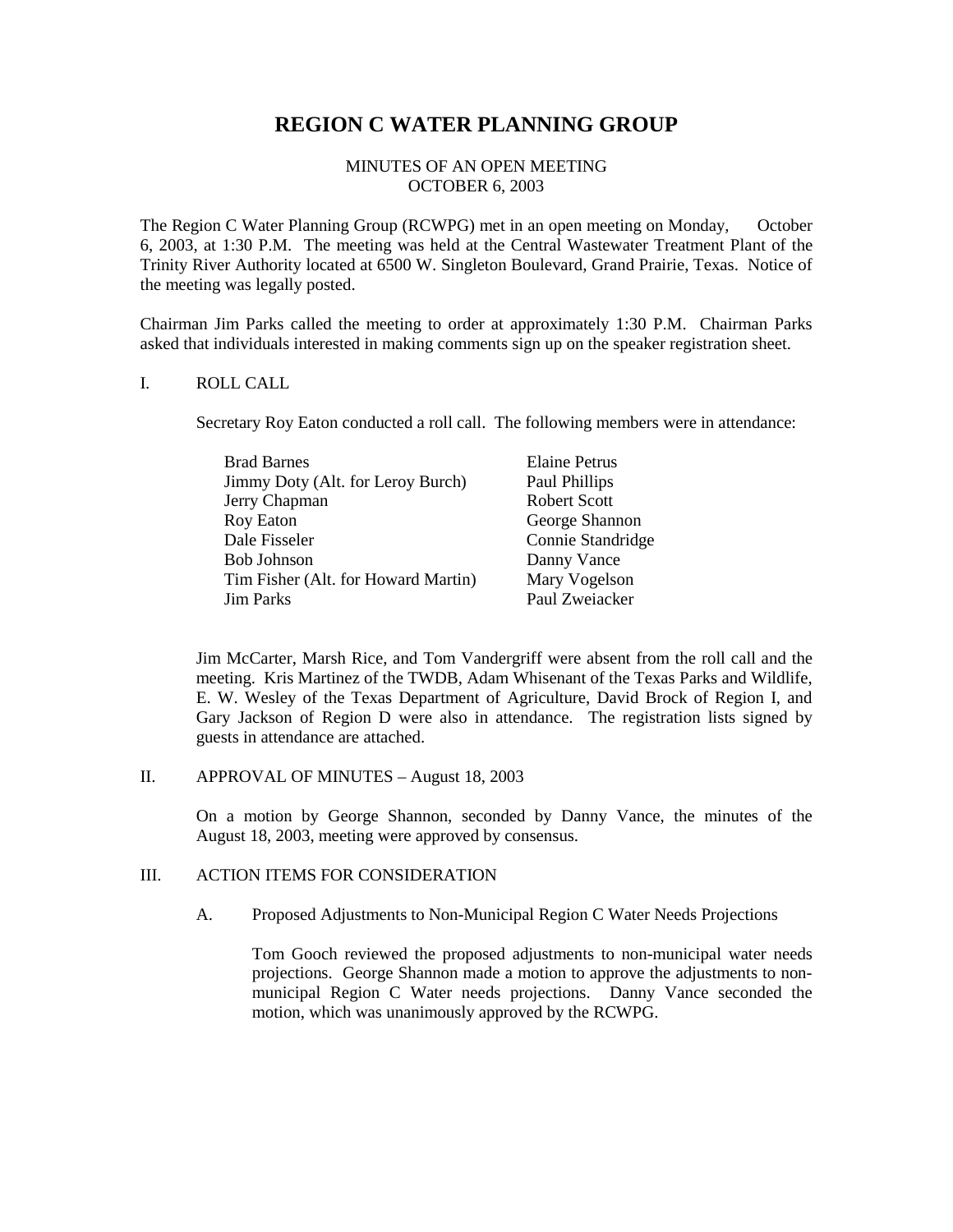RCWPG MINUTES OCTOBER 6, 2003 Page 2

B. Supplemental Funding

Tom Gooch discussed a proposed request to the TWDB for supplemental funding for the following items:

- Additional Reuse Study
- Additional Water Conservation Study
- Coordination Task Force Consisting of Regions C and D
- Coordination Task Force Consisting of Regions C and I

The estimated cost of these items was \$200,000. It was requested that RCWPG members submit any other supplemental funding items to Tom Gooch, who will present further information at the December RCWPG meeting.

C. Discussion and Action on the Process of Filling Expired RCWPG Terms

Chairman Jim Parks advised that nine member's terms expire on November 1, 2003. He reviewed the procedure to fill the expired terms which is contained in the RCWPG Bylaws. It was requested that members whose terms were expiring contact Roy Eaton and advise as to whether or not they wish to continue to serve on the RCWPG. An action item will be posted on the next meeting to accept nominations and fill the expired terms.

Paul Phillips made a motion to amend the Bylaws to allow current members to continue to serve on the RCWPG until the vacancies created by the expired terms are filled. Mary Vogelson seconded the motion, which was unanimously approved by the RCWPG.

### IV. DISCUSSION ITEMS

A. Tarrant Regional Water District Water Conservation and Reuse Program

Woody Frossard, Tarrant Regional Water District, presented information on TRWD's Water Conservation and Reuse Program.

B. Update on Neighborhood Study

Alan Plummer gave an update on the Neighborhood Study.

C. Update on Anna and Athens Amendments

Tom Gooch updated the RCWPG on Anna and Athens amendments. The TWDB approved the Anna amendment to the 2001 Region C Water Plan in August 2003, and Athens amendment will be considered in November 2003. The TWDB will vote on amending the 2002 State Water Plan to include the amendments in December 2003.

Mr. Gooch advised the RCWPG that a technical correction was being made to the Athens amendment to include a fish hatchery in Region I (not Region C).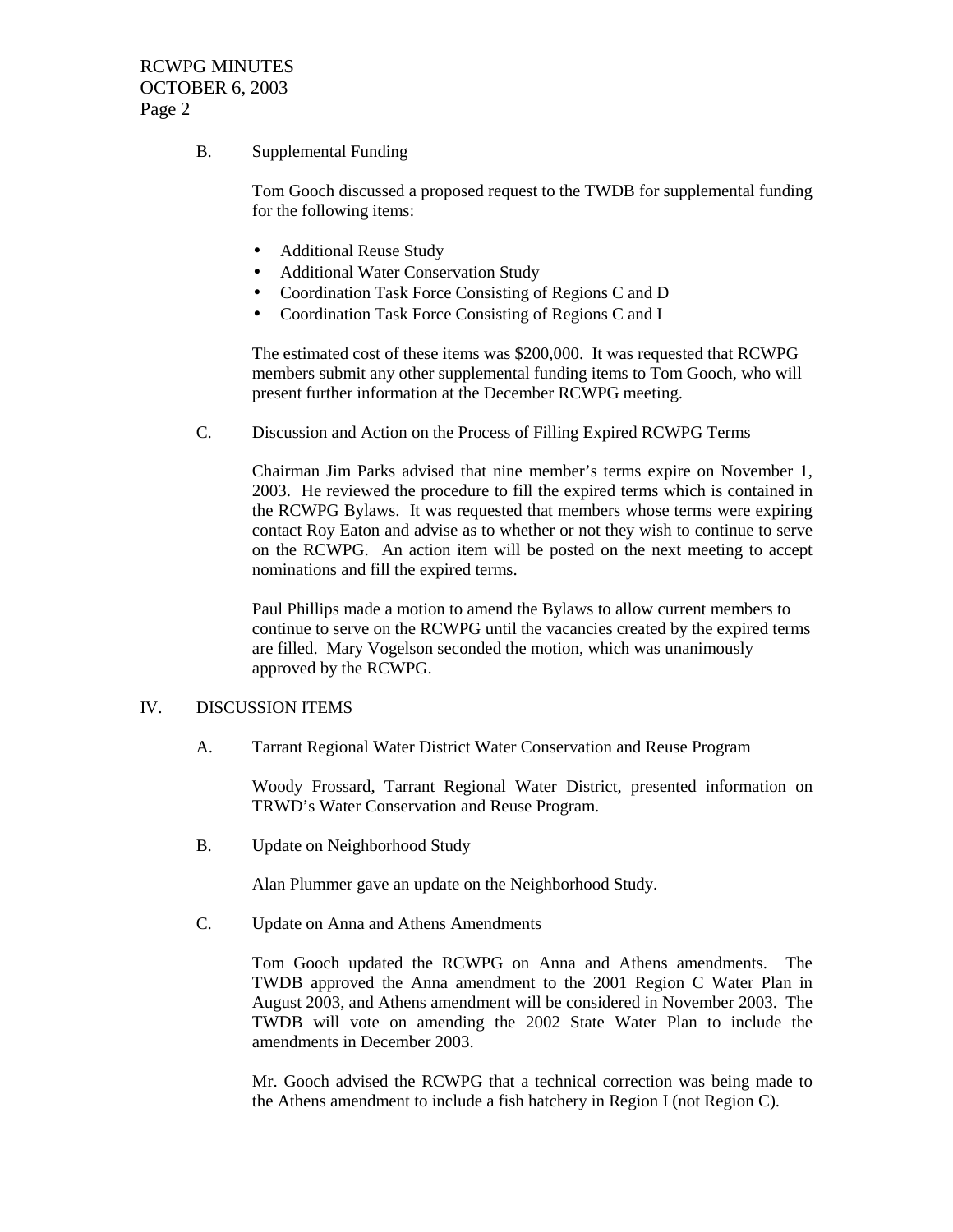D. Update on Carrizo-Wilcox GAMs

The consultants recommended that the RCWPG request the TWDB rerun both GAMs with availability of the Central GAM average year submitted as the actual demand. The results will then be reviewed to determine the impacts on spring discharges and groundwater levels.

E. Present Topics for Quarterly Newsletter

Gail Cooksey reviewed the Third Quarter newsletter, which has been mailed. Topics proposed for the Fourth Quarter newsletter included Water Conservation Task Force, Dallas Water Utilities Water Conservation Program, Water Conservation Tips, and steps to be taken in 2004 in the planning process. Other ideas should be submitted to Gail Cooksey.

F. Supply RCWPG Related Newspaper Articles to Planning Group

Current newspaper articles were provided to the RCWPG.

G. Summary of Speaker Comments at August  $18<sup>th</sup> R C W P G$  Meeting

The summary of the speaker comments at the August 18, 2003, meeting was previously sent via e-mail to the members. The summary is located on Region C's website.

H. Update on Overall Status and Next Steps

Tom Gooch gave an update on the overall status and next steps which included the following:

- Consultants finalize non-municipal demand memo and submit to TWDB with cover letter from Chairman Parks
- Consultants draft letter for Chairman Parks signature describing supplemental work Region C would like to pursue should funding become available
- Continue work on Neighborhood Water Conservation Study
- Consultants draft letter from Chairman Parks signature explaining correct location of the fish hatchery with regards to the TWDB required tables
- Request TWDB rerun Carrizo-Wilcox GAMs to see impact of proposed demands
- Develop  $4^{\text{th}}$  quarter newsletter
- Complete initial analysis of currently available water supplies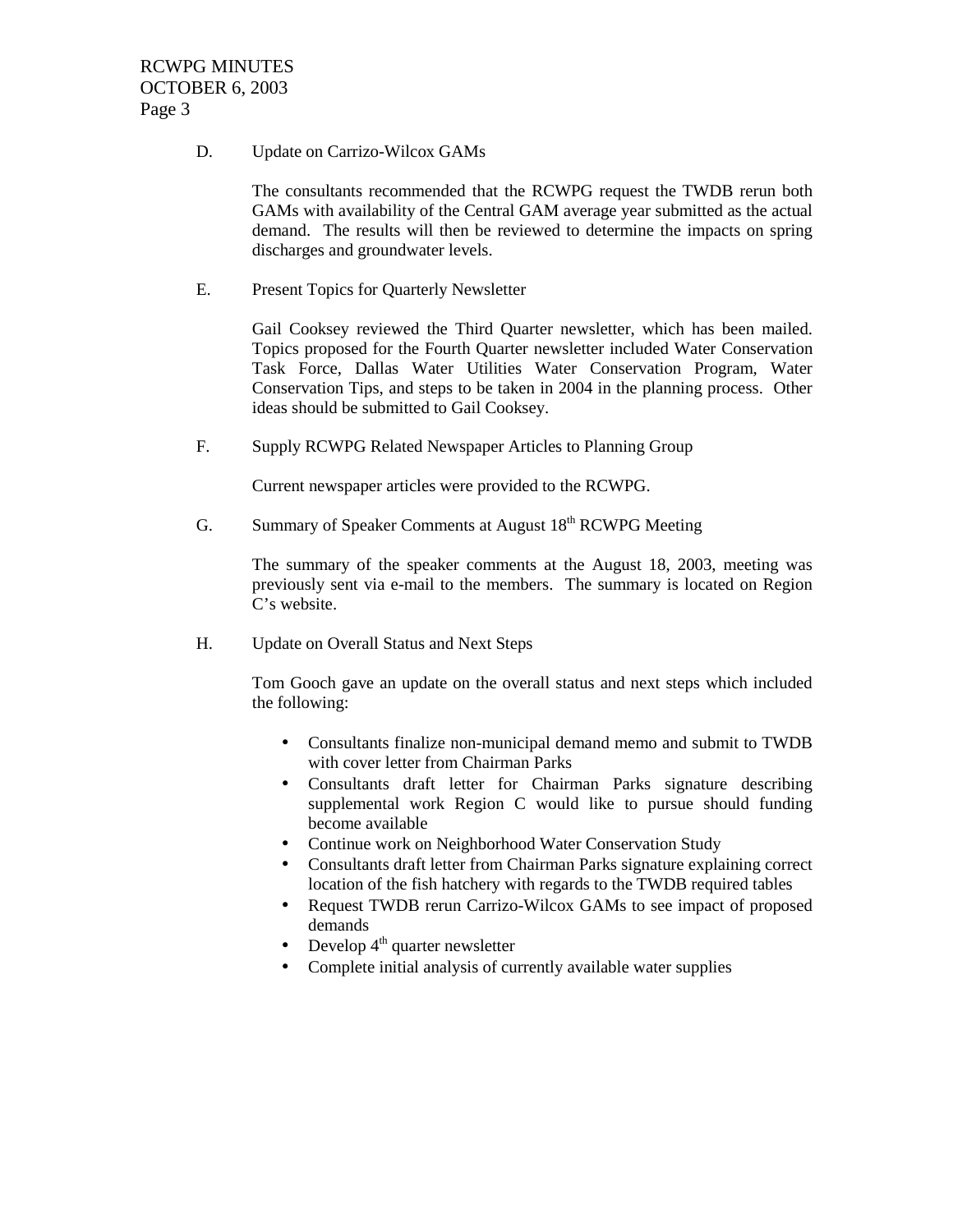RCWPG MINUTES OCTOBER 6, 2003 Page 4

### V. OTHER DISCUSSION

- A. Updates from the Chair
	- 1. Water Conservation Task Force

Chairman Parks updated the RCWPG on the TWDB Water Conservation Task Force created by SB 1094. Mr. Parks was appointed to the Task Force, and the first meeting was held on September 28, 2003, and the next meeting will be held October 27, 2003.

2. Procedure for Requesting Additional Copies of Speaker Handouts

It was the consensus of the RCWPG to implement a procedure for requesting additional copies of speaker handouts. Requests must be in writing to Stephanie Griffin of Freese & Nichols. Paper copies will be provided at cost, and electronic copies will be provided at no cost. This procedure will be noted in an upcoming newsletter and placed on the RCWPG's website.

3. Appointments of Region C Representatives to Other Regions

Chairman Parks reviewed appointments made in May 1998 to other regions, which were as follows:

Region B – Jerry Chapman Region D – Howard Martin Region G – Paul Zweiacker Region H – Danny Vance Region I – Leroy Burch

It was the consensus of the Committee to consider these appointments at the December 2003 meeting. Those previously appointed were requested to contact Chairman Parks if they are no longer interested in serving in this capacity and as well as any other members interested in serving should also contact Chairman Parks.

B. Confirm Date and Location of Next Meeting

It was the consensus of the RCWPG to hold the next meeting on Monday, December 8, 2003, at 1:30 P.M. at TRA Central Wastewater Treatment Plant.

C. Other Discussion

The RCWPG discussed the September 23, 2003, letter from the Texas Parks and Wildlife (TPW), offering technical assistance to the regional planning groups. Adam Whisenant spoke on behalf of the TPW. It was the consensus of the RCWPG that the consultants begin meeting with TPW and report back to the RCWPG on these meetings.